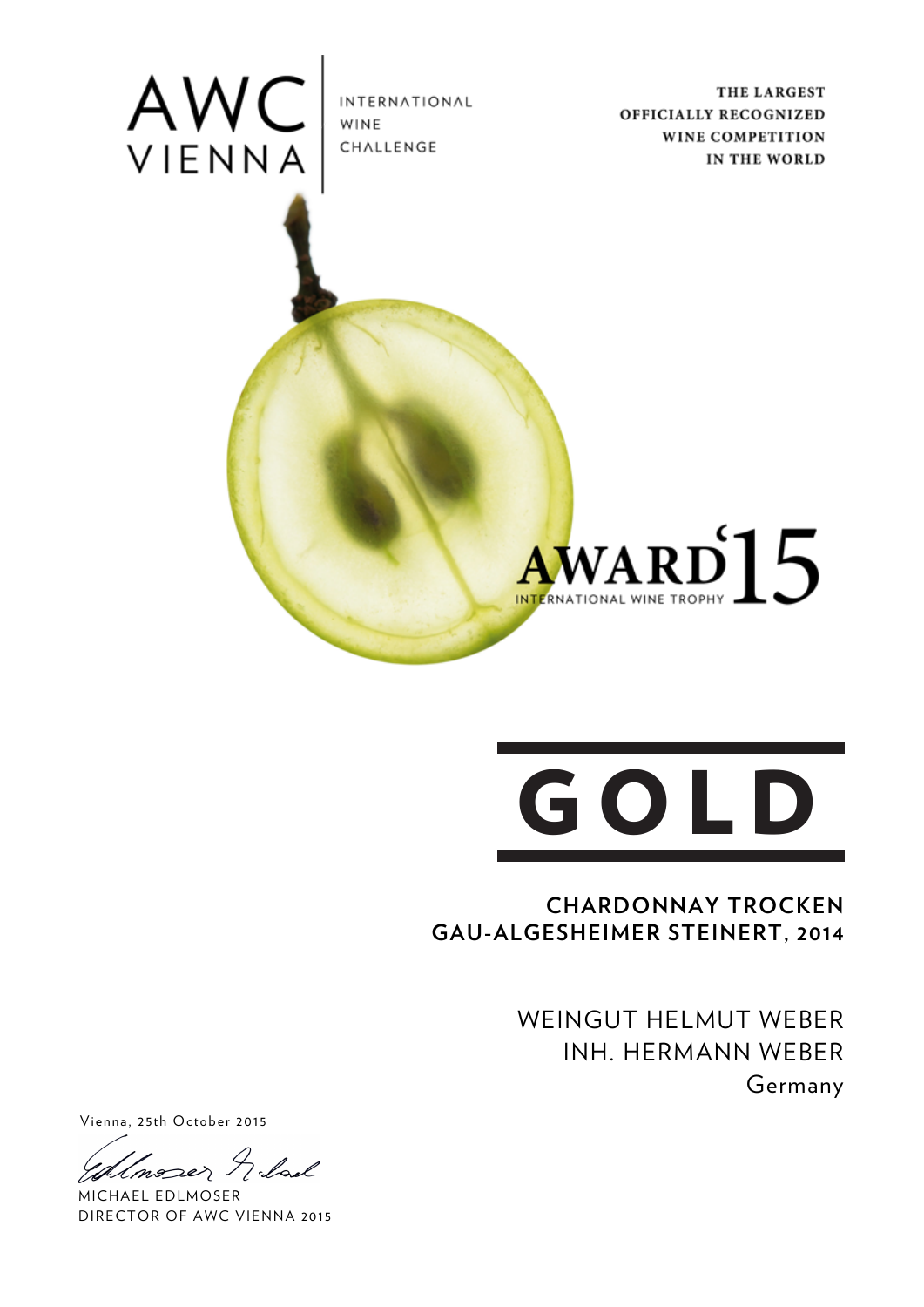THE LARGEST OFFICIALLY RECOGNIZED WINE COMPETITION **IN THE WORLD** 



### GOLD

#### **GRAUBURGUNDER GAU-ALGESHEIMER GOLDBERG, 2014**

WEINGUT HELMUT WEBER INH. HERMANN WEBER Germany

Uneser Alad

MICHAEL EDLMOSER DIRECTOR OF AWC VIENNA 2015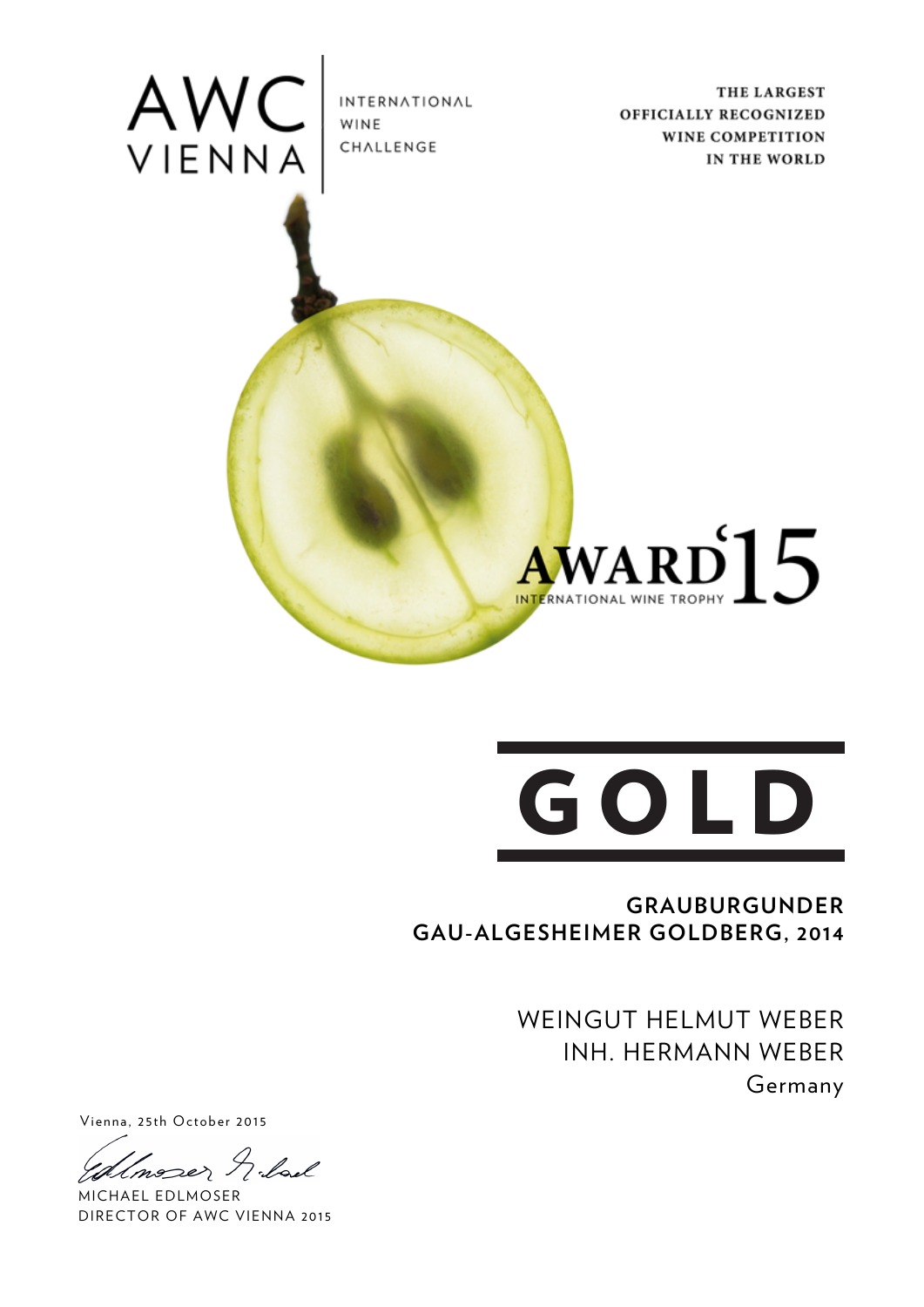THE LARGEST OFFICIALLY RECOGNIZED WINE COMPETITION **IN THE WORLD** 



# SILVER

### **'GLANZSTÜCK' CUVÉE BLANC DE BLANCS, 2014**

WEINGUT HELMUT WEBER INH. HERMANN WEBER Germany

Inoser Filad

MICHAEL EDLMOSER DIRECTOR OF AWC VIENNA 2015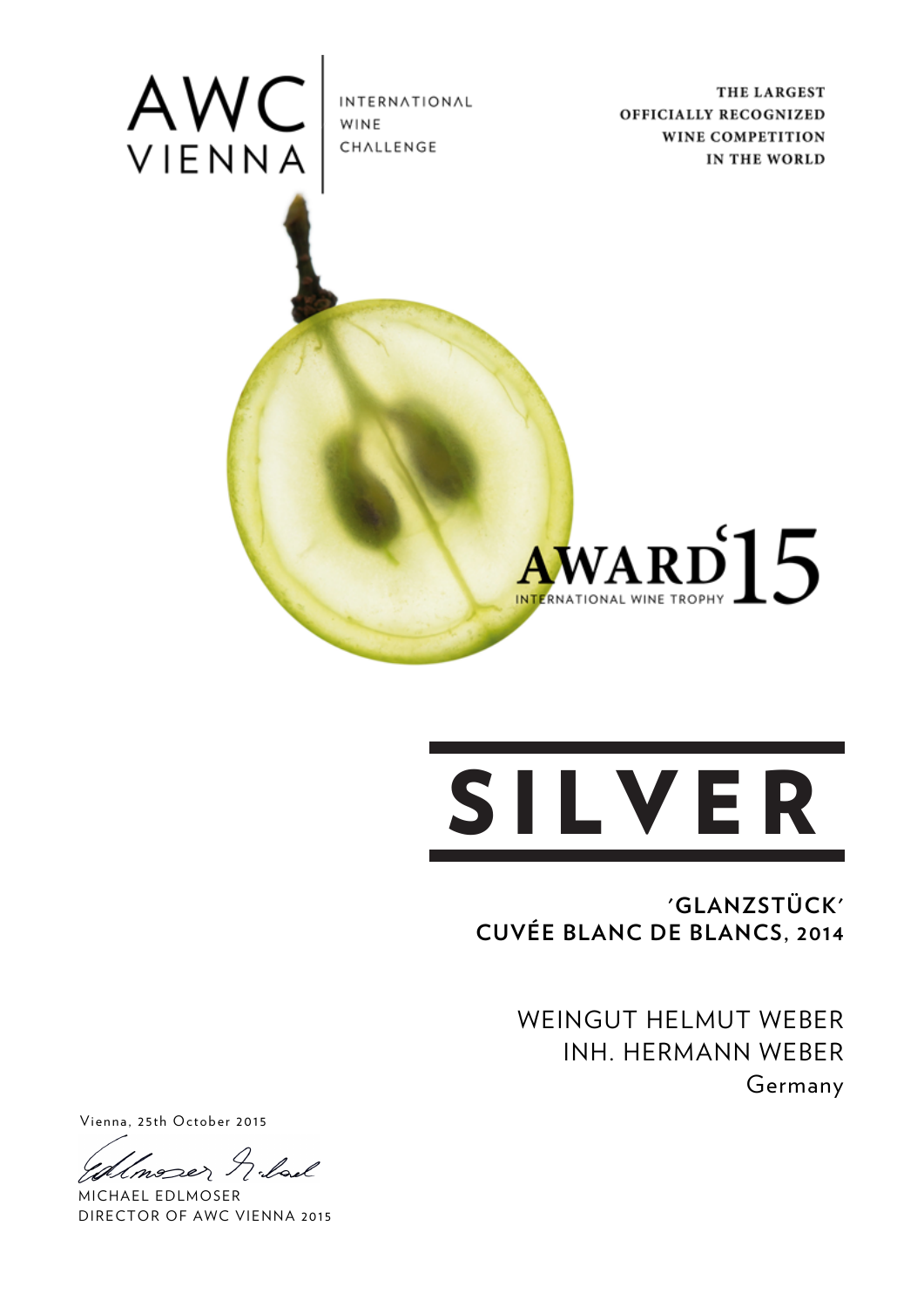THE LARGEST OFFICIALLY RECOGNIZED WINE COMPETITION **IN THE WORLD** 



### SILVER

#### **BLAUER SILVANER 8° OST, 2014**

WEINGUT HELMUT WEBER INH. HERMANN WEBER Germany

Uneser I lad

MICHAEL EDLMOSER DIRECTOR OF AWC VIENNA 2015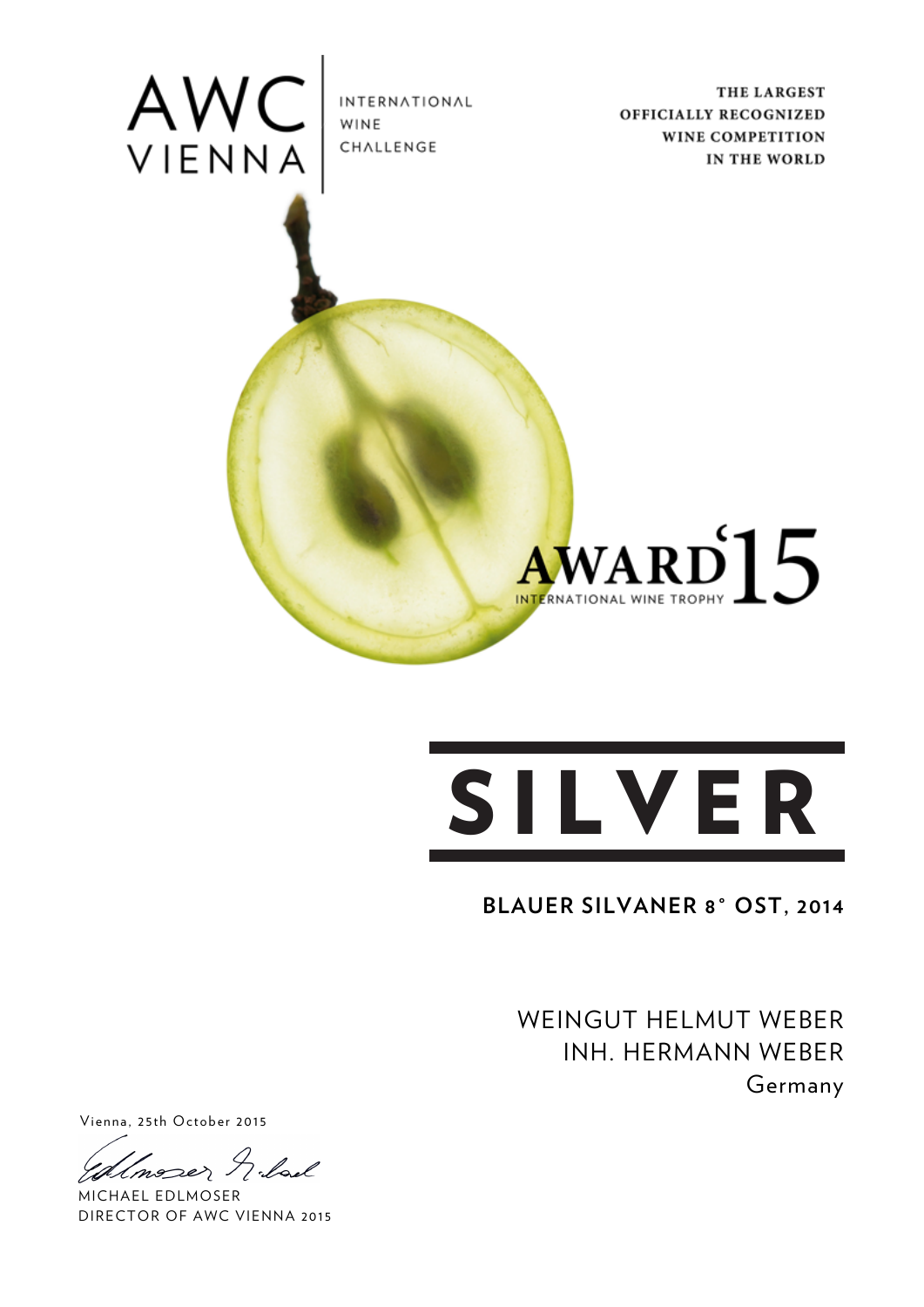THE LARGEST OFFICIALLY RECOGNIZED WINE COMPETITION **IN THE WORLD** 



# SILVER

### **CABERNET ROSÉ GAU-ALGESHEIMER STEINERT, 2014**

WEINGUT HELMUT WEBER INH. HERMANN WEBER Germany

Inoser Filad

MICHAEL EDLMOSER DIRECTOR OF AWC VIENNA 2015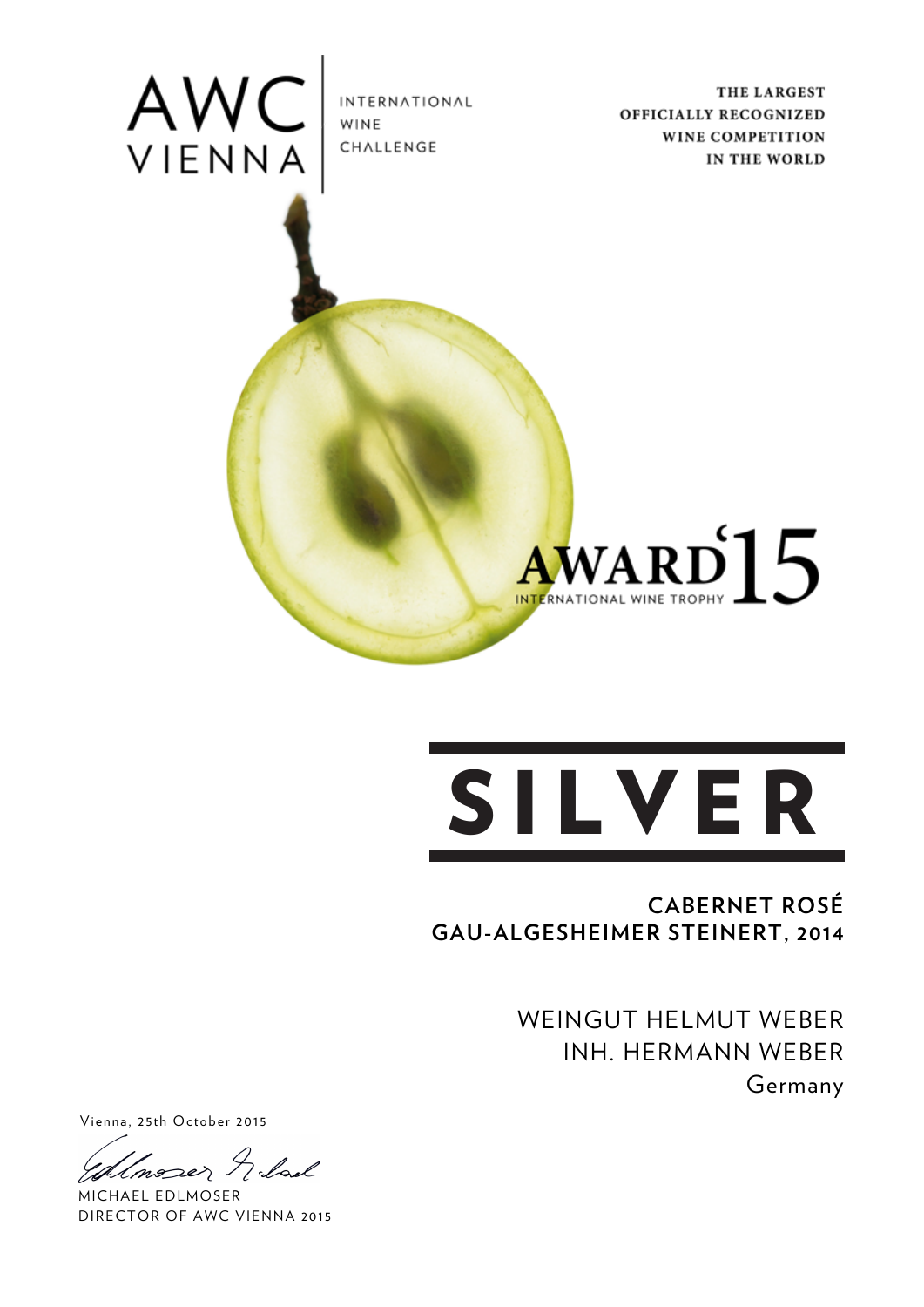THE LARGEST OFFICIALLY RECOGNIZED WINE COMPETITION **IN THE WORLD** 



# SILVER

#### **DORNFELDER FUMÉ GAU-ALGESHEIMER GOLDBERG, 2013**

WEINGUT HELMUT WEBER INH. HERMANN WEBER Germany

Inoser Filad

MICHAEL EDLMOSER DIRECTOR OF AWC VIENNA 2015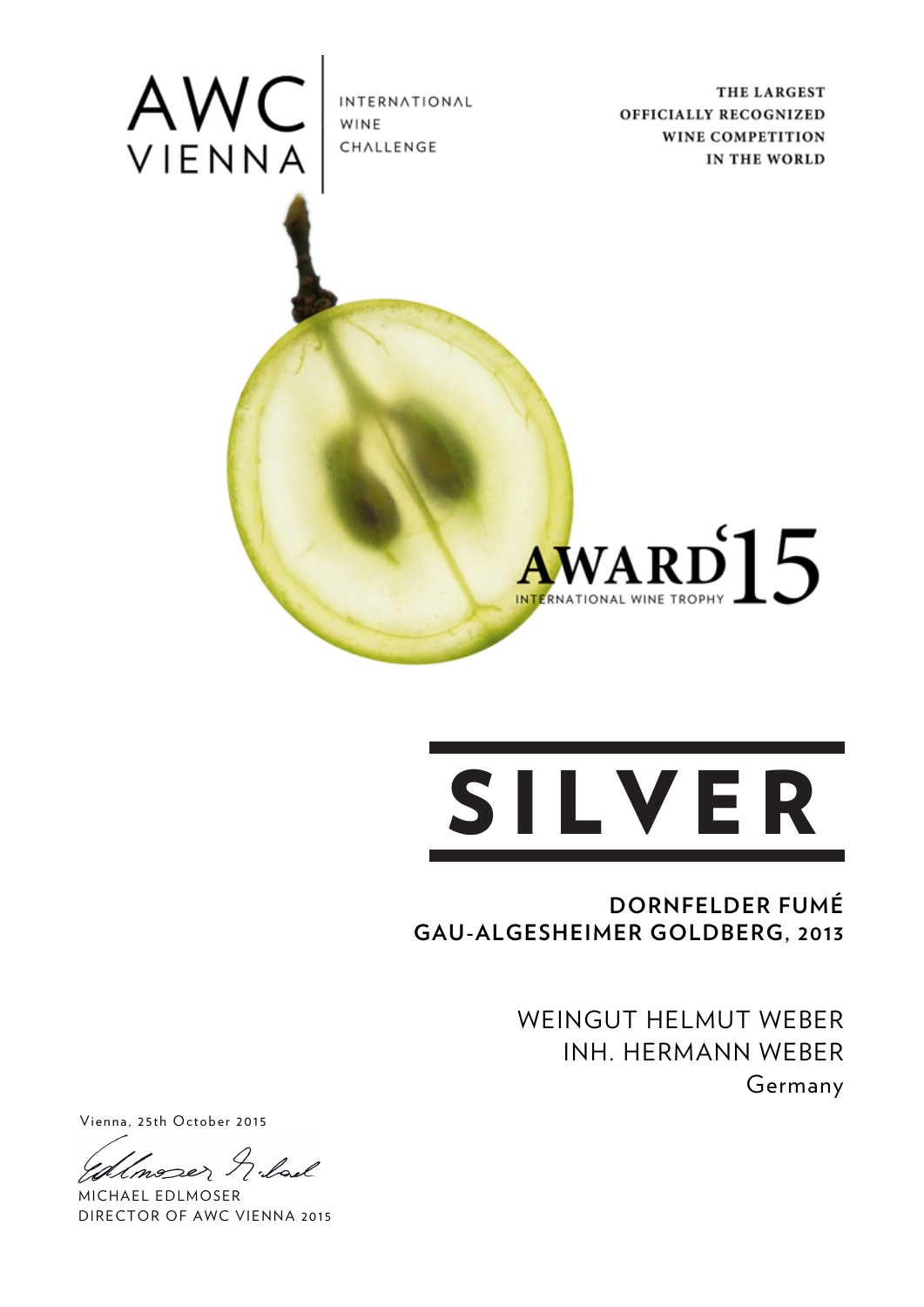THE LARGEST OFFICIALLY RECOGNIZED WINE COMPETITION **IN THE WORLD** 



# SILVER

#### **KERNER SPÄTLESE GAU-ALGESHEIMER GOLDBERG, 2014**

WEINGUT HELMUT WEBER INH. HERMANN WEBER Germany

Inoser Filad

MICHAEL EDLMOSER DIRECTOR OF AWC VIENNA 2015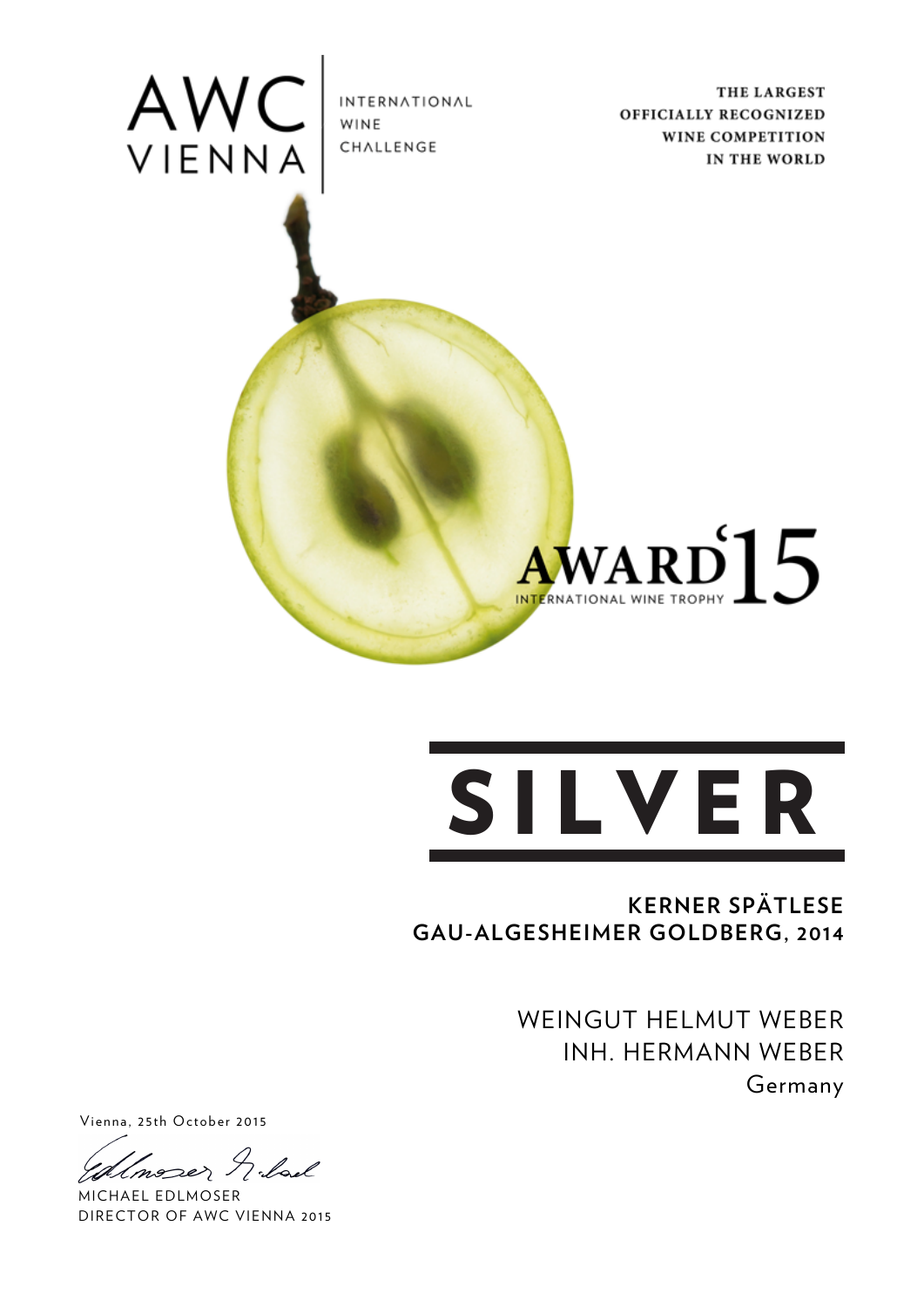THE LARGEST OFFICIALLY RECOGNIZED WINE COMPETITION **IN THE WORLD** 



# SILVER

### **SCHWARZRIESLING ROSÉ, 2014**

WEINGUT HELMUT WEBER INH. HERMANN WEBER Germany

Uneser I lad

MICHAEL EDLMOSER DIRECTOR OF AWC VIENNA 2015